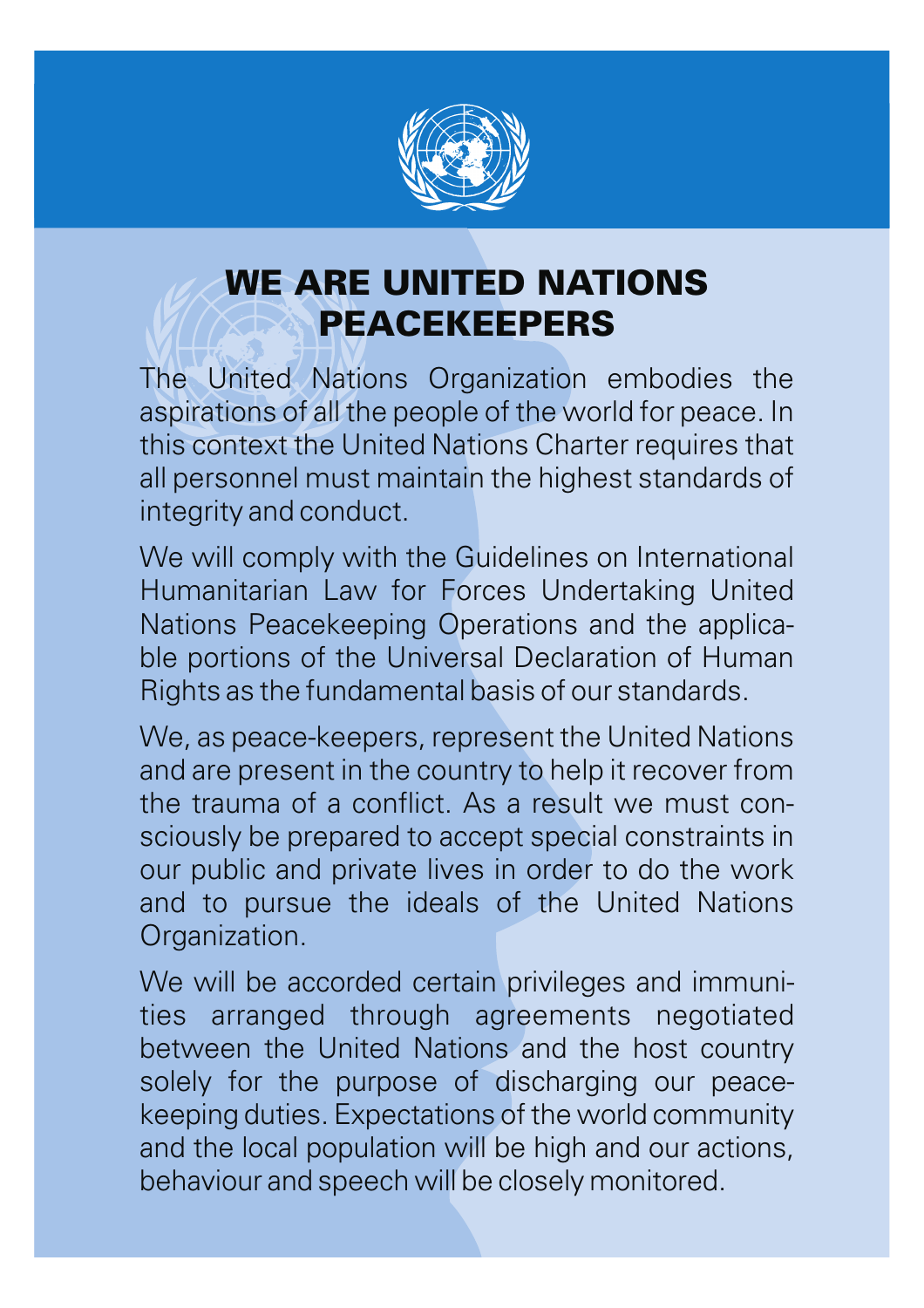

## We will always:

- Conduct ourselves in a professional and disciplined manner, at all times;
- ◆ Dedicate ourselves to achieving the goals of the United Nations;
- $\blacklozenge$  Understand the mandate and mission and comply with their provisions;
- Respect the environment of the host country;
- Respect local customs and practices through awareness and respect for the culture, religion, traditions and gender issues;
- Treat the inhabitants of the host country with respect, courtesy and consideration;
- Act with impartiality, integrity and tact;
- ◆ Support and aid the infirm, sick and weak;
- ◆ Obey our United Nations superiors and respect the chain of command;
- Respect all other peace-keeping members of the mission regardless of status, rank, ethnic or national origin, race, gender, or creed;
- ◆ Support and encourage proper conduct among our fellow peace-keepers;
- Maintain proper dress and personal deportment u at all times;
- **Properly account for all money and property** assigned to us as members of the mission; and
- ◆ Care for all United Nations equipment placed in our charge.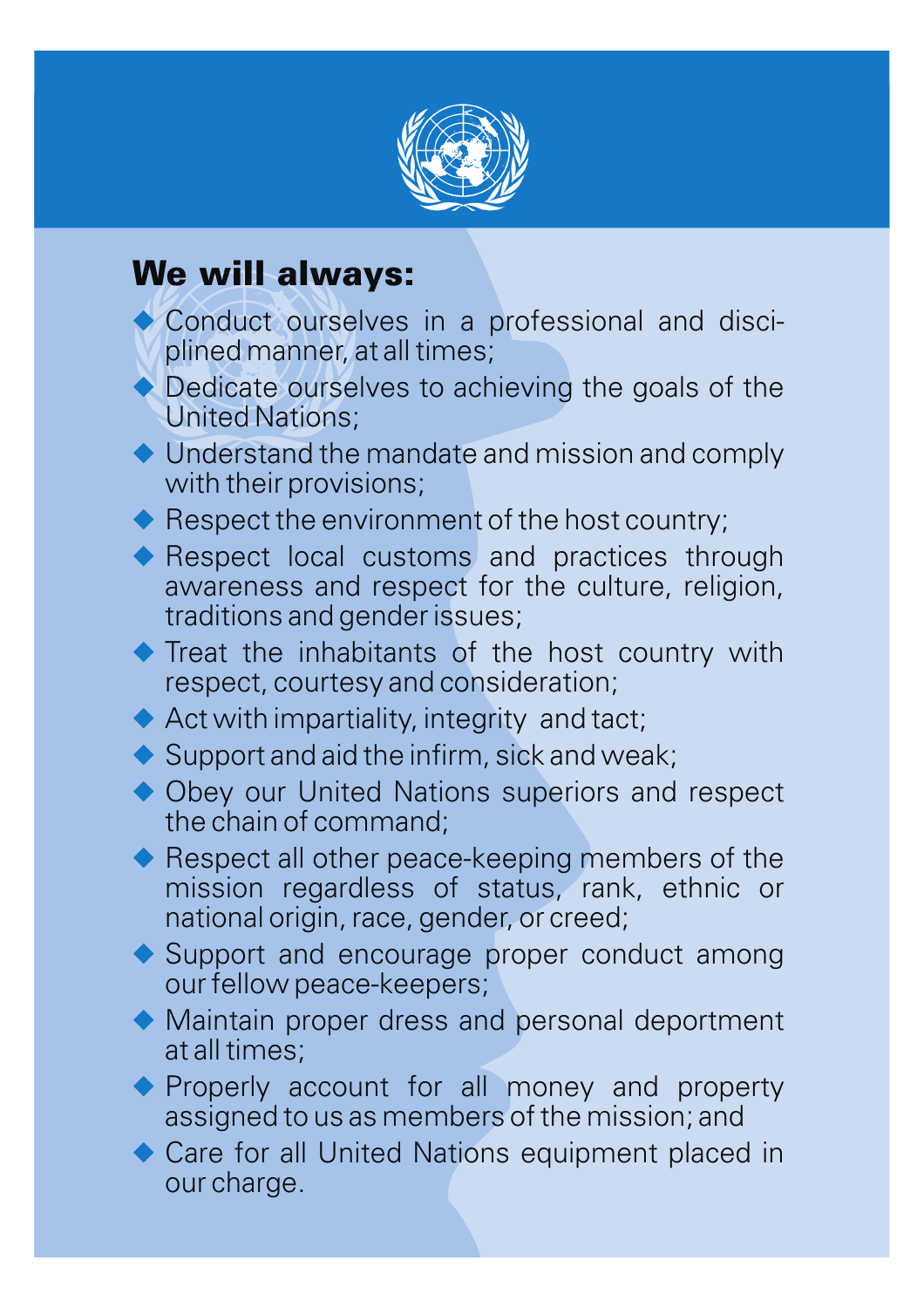

## We will never:

- ◆ Bring discredit upon the United Nations, or our nations through improper personal conduct, failure to perform our duties or abuse of our positions as peace-keepers;
- $\blacklozenge$  Take any action that might jeopardize the mission;
- ◆ Abuse alcohol, use or traffic in drugs;
- $\blacklozenge$  Make unauthorized communications to external agencies, including unauthorized press statements;
- **Improperly disclose or use information gained** through our employment;
- ◆ Use unnecessary violence or threaten anyone in custody;
- ◆ Commit any act that could result in physical, sexual or psychological harm or suffering to members of the local population, especially women and children;
- ◆ Become involved in sexual liaisons which could affect our impartiality, or the well-being of others;
- ◆ Be abusive or uncivil to any member of the public;
- Willfully damage or misuse any United Nations u property or equipment;
- ◆ Use a vehicle improperly or without authorisation;
- ◆ Collect unauthorized souvenirs;
- ◆ Participate in any illegal activities, corrupt or improper practices; or
- ◆ Attempt to use our positions for personal advantage, to make false claims or accept benefits to which we are not entitled.